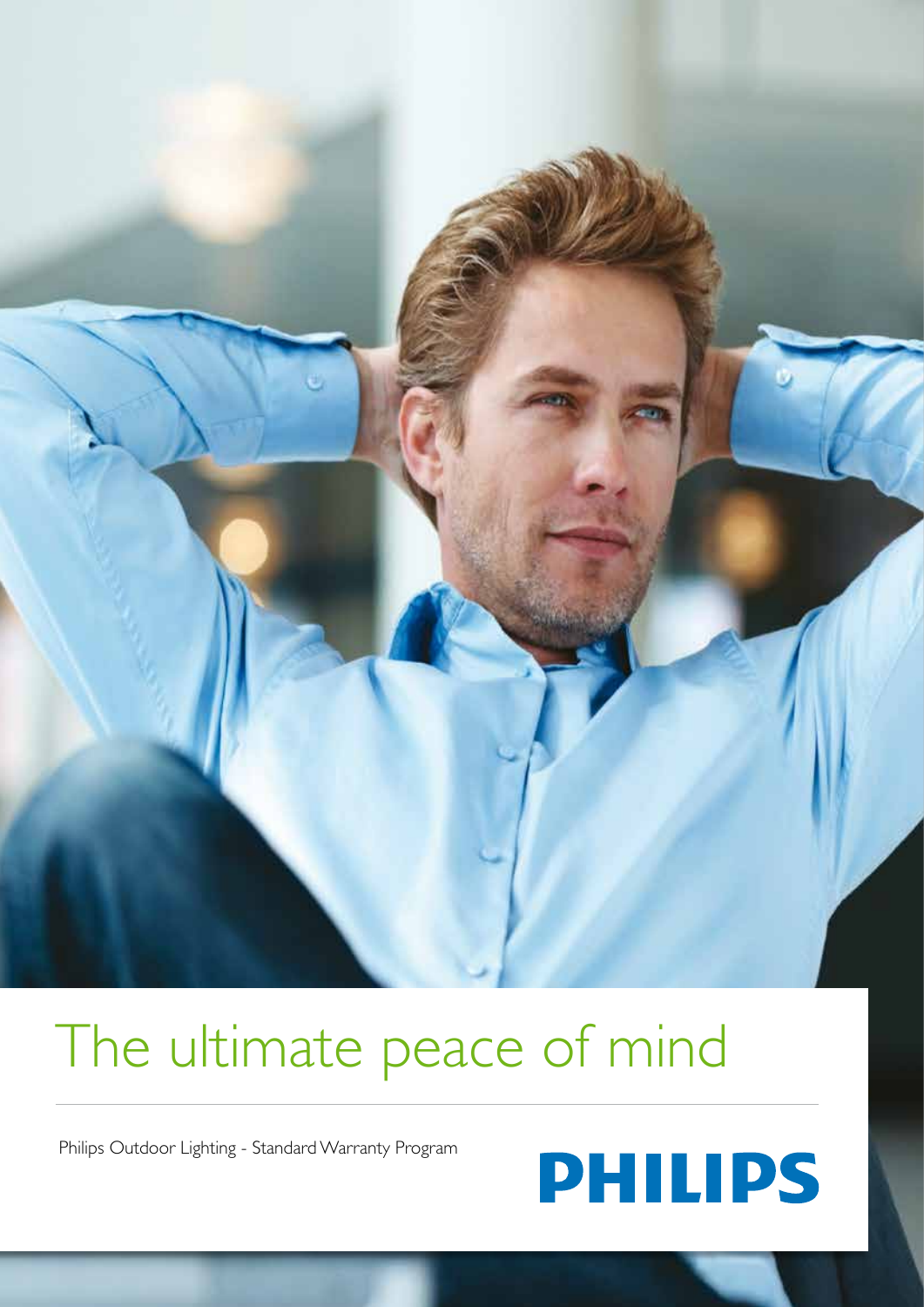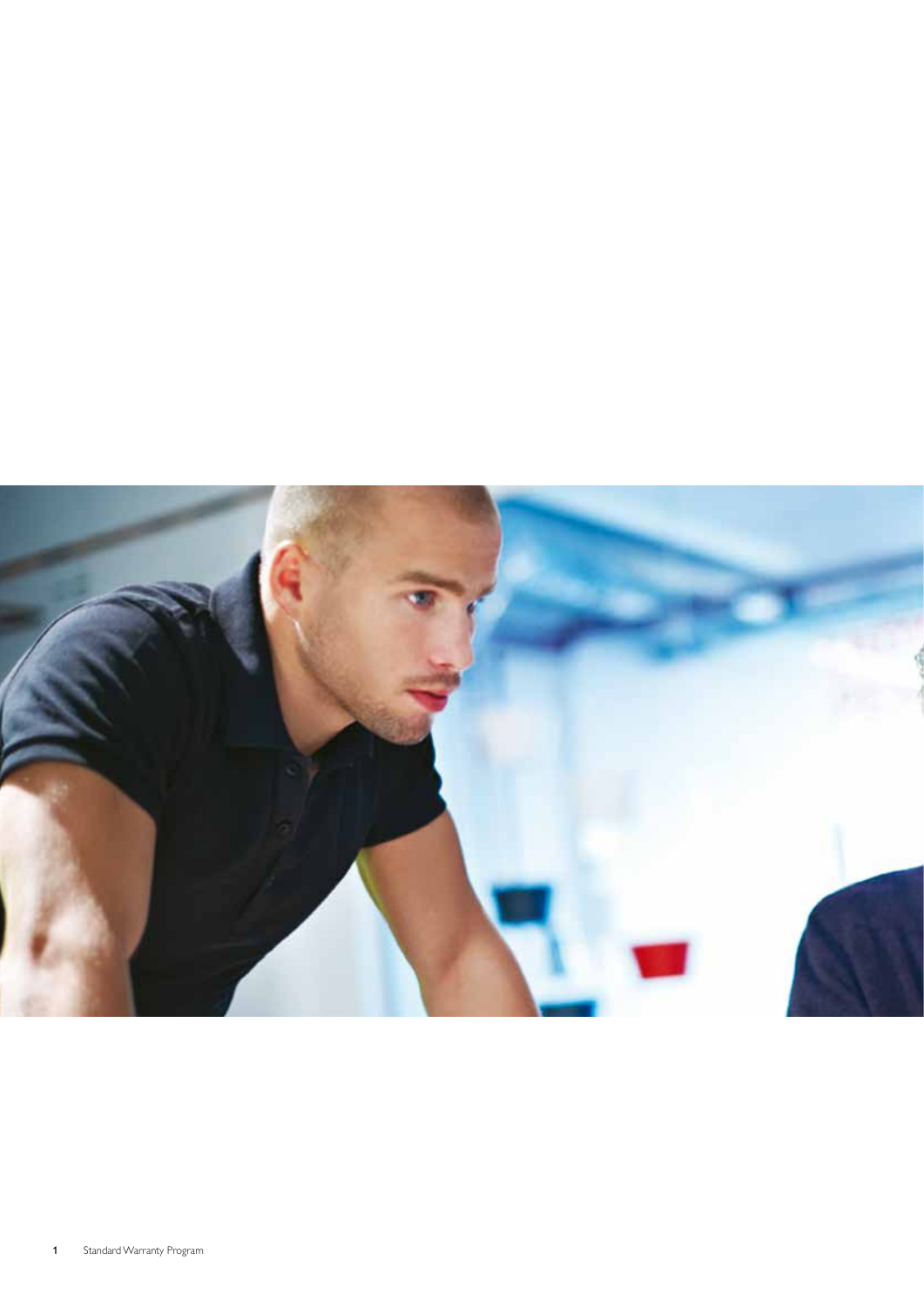# Outdoor lighting is one of a community's most important infrastructures investment.



Not only is it vital for public safety and security, it's also central to the liveability and attractiveness of the urban environment to citizens, visitors and local businesses. And with lighting systems often serving communities for decades at a time, outdoor lighting is also a significant investment in the future – so it's vital to get it right. Philips, the leading provider of intelligent, integrated outdoor lighting solutions, understands that cities and public road authorities need long-term, secure and dependable commitments to protect their investments in lighting infrastructure.

That's why we have a standard warranty program for our outdoor lighting luminaires. Apart from the general Philips Lighting terms and conditions on product warranty available on our website, we describe in this standard warranty brochure all the standard warranty conditions and specifications that our customers need to know. This standard warranty is only valid for Philips branded outdoor professional lighting luminaires, both LED and conventional, sold in the European market.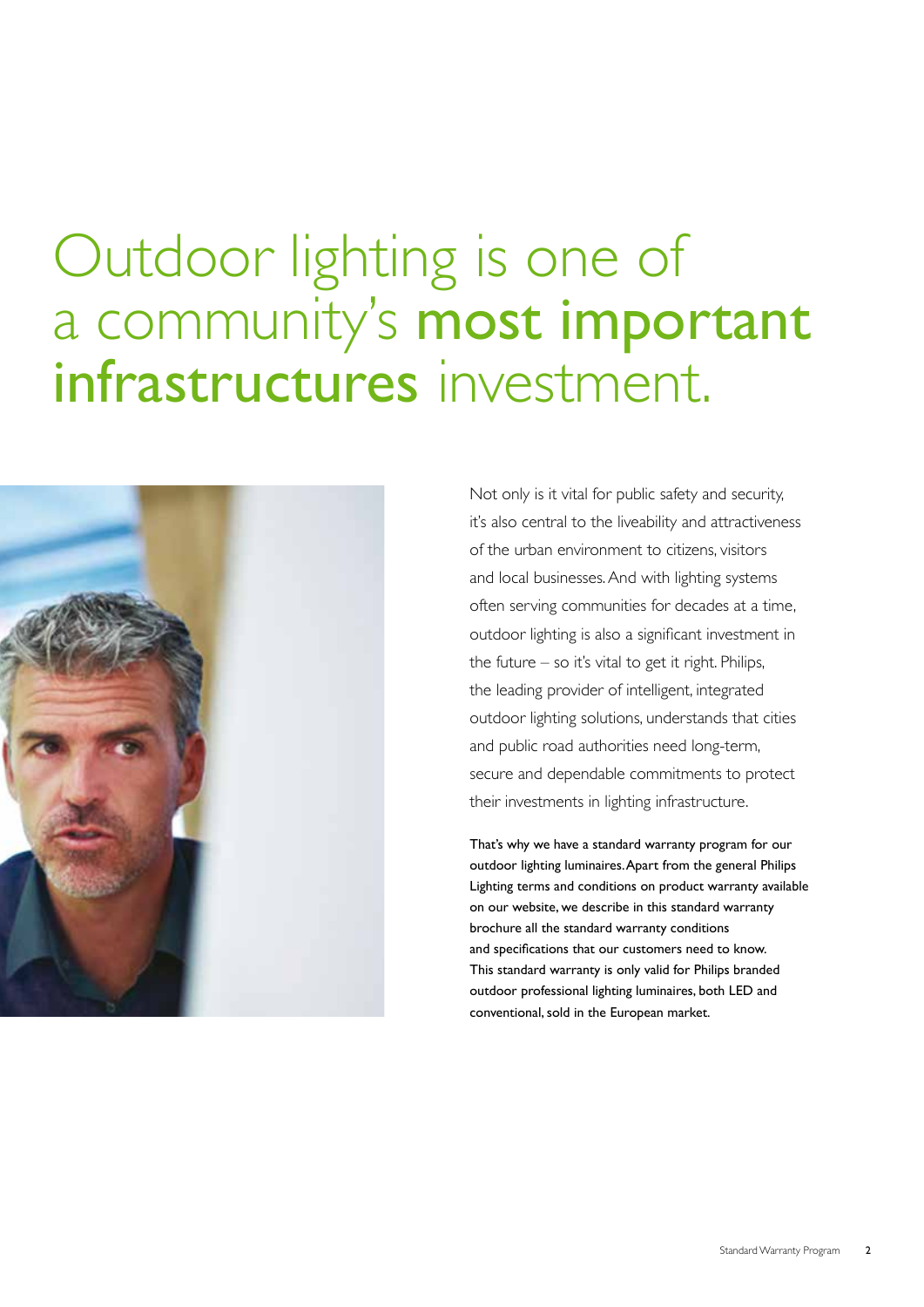

Lifecycle Services

The standard warranty is divided into two main categories:

• LED luminaires

• Conventional luminaires

Main reason for this split is that due to our optimised and innovative LED technology we are able to extend the expected lifetime of our LED luminaires. Therefore we can offer a longer warranty period, whilst limiting your risks of the relatively higher investments in LED lighting.

Besides this standard warranty program you can also extend the standard product warranty according your needs. For this we offer our lifecycle services or extended warranty program. Please ask your Philips representative or visit our webpage Solutions & Services.

#### **LED Standard Warranty Program**

The Philips standard warranty on LED luminaires contains three levels of warranty period (Gold, Silver and Bronze). Depending on the expected lifetime performance we allocate our LED luminaires in one of these levels. Our special top green defined luminaires that have an expected lifetime above 100,000 operating hours can therefore have a longer warranty period. As a customer you can define your own LED lighting solution balanced with the requested standard warranty period in your project.

You can find a complete list of Philips outdoor LED luminaires, classified by the three standard warranty classes on our website at the lifecycle services webpage (www.philips.com/lightinglifecycleservices) or ask your Philips representative.





### **Gold class**

LED luminaires in the Gold class have a standard warranty on the LED engine of 10 years or 40,000 operating hours (whatever comes first) at L80F10.

A valid claim is only approved when the lumen depreciation is below 80% of the original lumen output installed. The drivers have a standard warranty of 5 years and the rest of the luminaire, including housing, coating and other components has 3 years standard warranty.

## **Silver class**

LED luminaires in the Silver class have a standard warranty on the LED engine and drivers of 5 years or 20,000 operating hours (whatever comes first) at L80F10.

A valid claim is only approved when the lumen depreciation is below 80% of the original lumen output installed. The rest of the luminaire, including housing, coating and other components has 3 years standard warranty.



SILVER

#### **Bronze class**

LED luminaires in the Bronze class have a standard warranty of 3 years or 12,000 operating hours (whatever comes first) at L80F10 on the complete luminaire.

A valid claim is only approved when the lumen depreciation is below 80% of the original lumen output installed.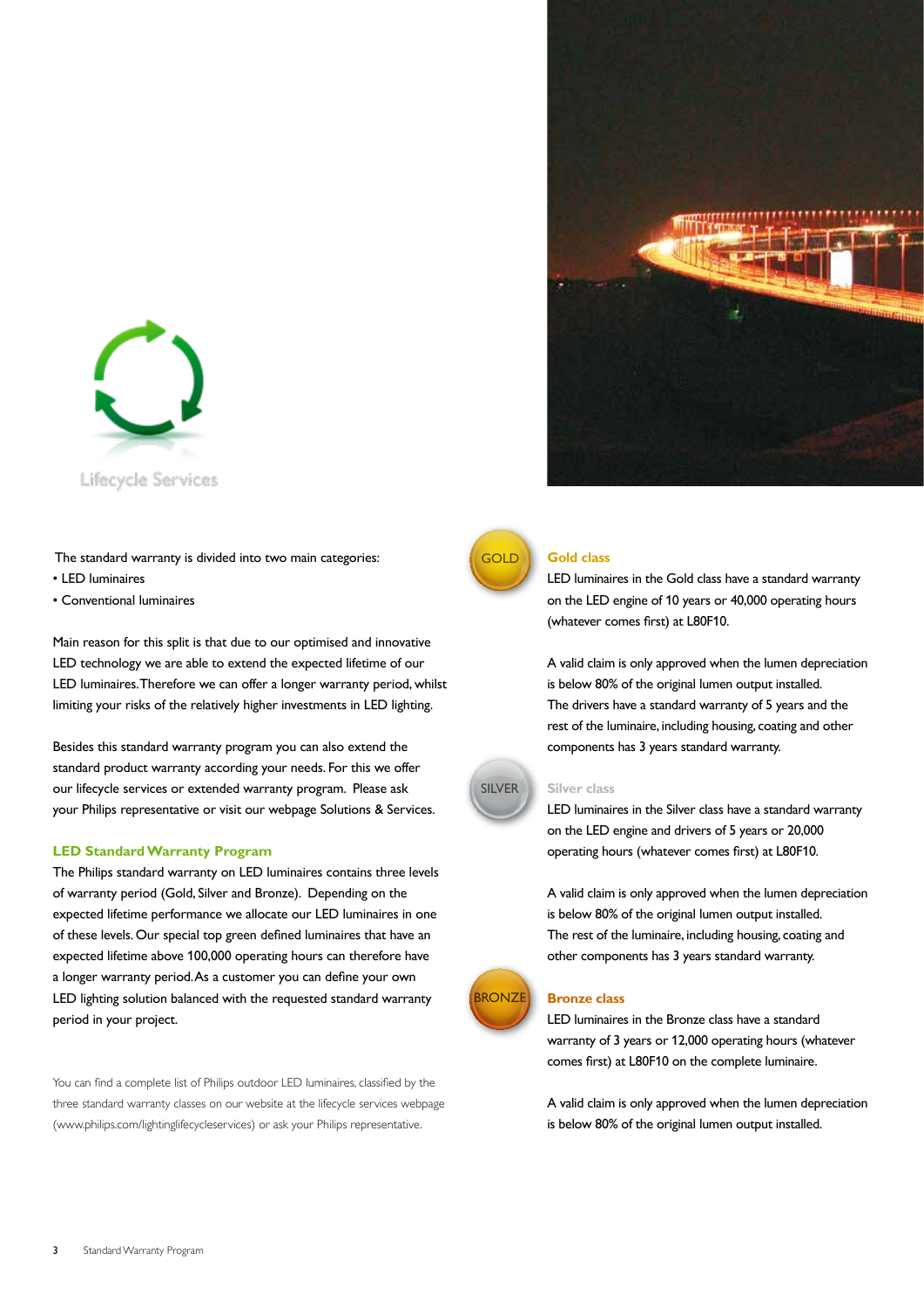

#### **Conventional Standard Warranty**

All conventional Philips luminaires and (LED) bollards have 1 year standard warranty on the complete luminaire.

# **LED Standard Warranty Policy**

For the standard warranty policy on Philips luminaires we refer to the Warranty Policy for Outdoor Professional Luminaires. available on our website in the Tools and Support section. Here you can find all conditions and criteria that will be taken into account in case of claims.

#### **General Warranty Terms & Conditions**

For the general terms and conditions on Philips luminaires we refer to the Warranty Terms & Conditions for Outdoor Professional Luminaires included in the same document as mentioned above. Here you can find all general information that will be taken into account in case of claims.

### **Upgrade your standard warranty with our Lifecycle Services**

A state-of-the-art lighting system is a valuable investment that provides many benefits to your business. To protect this investment, you want to get the very best from your system for as long as possible. Philips Lighting lifecycle services helps customers in a wide variety of market segments do exactly that. We are well aware of the unique demands of your lighting system, and can not only quickly resolve maintenance problems, but often also keep them from happening in the first place. We can ensure that your system maintains the level of performance that you need for an extended period of time and so push the system's lifecycle to its maximum.

#### **Lifecycle services package**

This long-term service package, designed specifically for our customers, offers guaranteed and hassle-free lighting system operation that goes beyond the product lifetime. We have designed our service packages so that you can have the freedom to choose the level of service that best suits your needs to protect your investment, ensure hassle-free operation and meets your business goals and objectives. The services package consists of:

- 1. One-stop-shop for turnkey delivery, maintenance parts and repair.
- 2. Predictable costing for installation and maintenance.
- 3. Free of charge replacement parts for each and every failure for the length of the extended warranty.
- 4. Helpdesk support during office hours.
- 5. Free of charge part for one or more group replacements in case agreement is longer than product lifetime.
- 6. Replacement parts of site at location of customer choice.
- 7. Expedited parts delivery for critical parts.
- 8. Corrective maintenance executed according to service level agreement.
- 9. Remote support via networked controls if applicable.

#### **Extended warranty service**

You can also choose for our extended warranty service, which is a more basic option of our lifecycle services package. With the extended warranty you can choose a flexible warranty period according your projects requirements on the complete system. The extended warranty service consists of:

- 1. Free of charge replacement parts for each and every failure for the length of the extended warranty.
- 2. Helpdesk support during office hours.
- 3. Free of charge part for one or more group replacements in case agreement is longer than product lifetime.

With our flexible lifecycle services we enable our customers a variety of project after-care contracts that cover all aspects necessary to guarantee long lasting, hassle-free and cost-effective performance. With the different options you create your own balance by selecting the package that suits best to your needs.

We will be pleased to offer you our lifecycle service proposal. For more information you can contact your Philips representative or visit our website www.philips.com/lightinglifecycleservices.